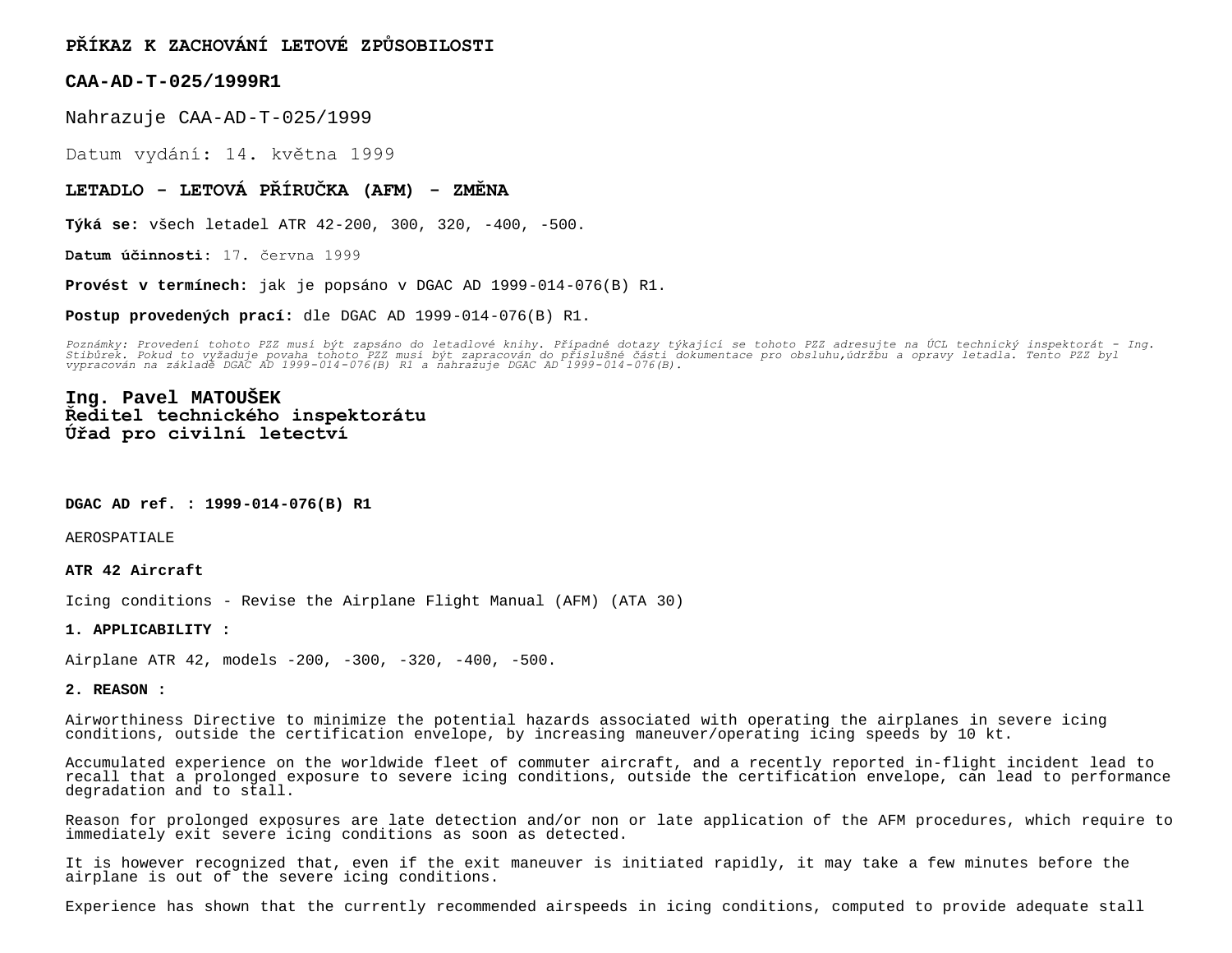margins when flying in normal icing conditions, provide little margin to stall speeds when the airplane has accreted a large amount of ice following prolonged flight in severe icing conditions.

The purpose of this AD is therefore to amend the AFM to :

- reinforce severe icing detection means by adding a criteria related to unusual performance degradation.

- increase the speed during the exit maneuver in order to provide improved margin to stall.

- Introduce other editorial improvements to highlight the need to exit immediately severe icing conditions as soon as detected.

- Incorporate and, when necessary, merge the previous AFM changes mandated by AD 1996-208-067(B) R1 in order to get a single AD dealing with the required operational documentation.

#### **3. ACTIONS :**

Revise the approved Airplaned Flight Manual (AFM) by incorporating the following.

This may be accomplished by inserting a copy of this AD in the AFM.

3.1 Into the limitations section : SYSTEMS/FLAPS

FLAPS : holding with any flaps extended is prohibited in icing conditions (except for single engine operations).

3.2. Into the limitations section - ICING CONDITIONS

All icing detection lights must be operative prior to flight at night.

NOTE : This supersedes any relief provided by the Master Minimum Equipment List (MMEL).

The ice detector must be operative.

#### **ICING CONDITIONS (cont'd)**

#### **- SEVERE ICING**

#### **WARNING**

Severe icing may result from environmental conditions outside of those for which the airplane is certificated. Flight in freezing rain, freezing drizzle, or mixed icing conditions (supercooled liquid water and ice crystals) may result in ice build-up on protected surfaces exceeding the capability of the ice protection system, or may result in ice forming aft of the protected surfaces.

This ice may not be shed using the ice protection systems, and may seriously degrade the performance and controllability of the airplane.

- During flight, severe icing conditions that exceed those for which the airplane is certificated shall be determined by the following :

Visual cue identified with severe icing is characterized by ice covering all or a substantial part of the unheated portion of either forward side window, possibly associated with water splashing and streaming on the windshield.

and/or

Unexpected decrease in speed or rate of climb.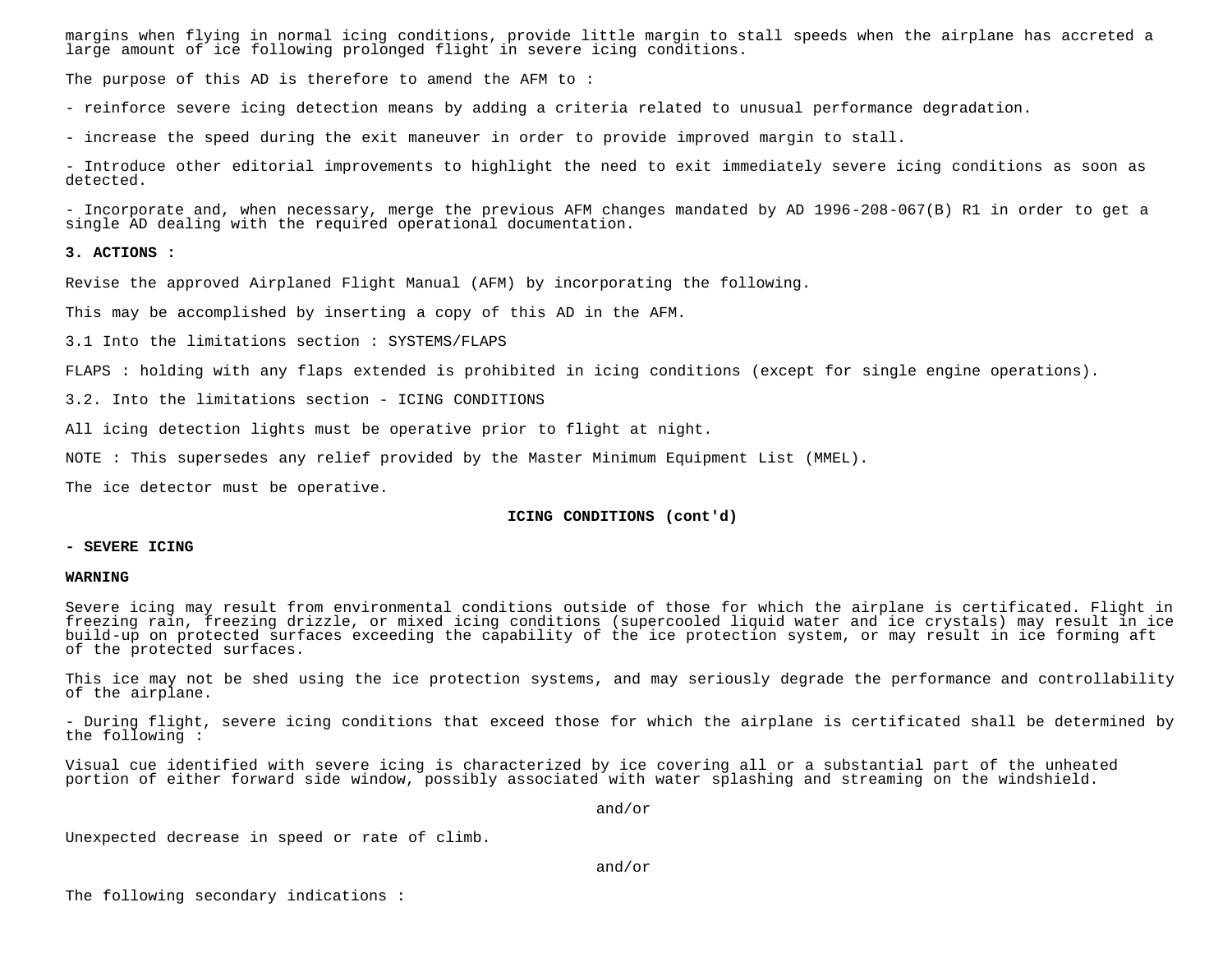- Unusually extensive ice accreted on the airframe in areas not normally observed to collect ice.

- Accumulation of ice on the lower surface of the wing aft of the protected area.

- Accumulation of ice on the propeller spinner farther aft than normally observed.

If one of these phenomena is observed, immediately request priority handling from Air Traffic Control to facilitate a route or an altitude change to exit the icing conditions. Apply procedure specified in the Emergency Procedures Chapter.

- Since the autopilot may mask tactile cues that indicate adverse changes in handling characteristics, use of the autopilot is prohibited when the severe icing defined above exists, or when unusual lateral trim requirements or autopilot trim warnings are encountered while the airplane is in icing conditions.

3.3. Into the Normal procedures section - ICING CONDITIONS

Add the following note which replaces the previous one :

Be alert to severe icing detection.

In case of severe icing refer to emergency procedures 4.05.05.

3.4. Into the Emergency procedures section : ICING CONDITIONS

#### **-SEVERE ICING**

#### **DETECTION**

Visual cue identified with severe icing is characterized by ice covering all or a substantial part of the unheated portion ot either forward side window, possibly associated with water splashing and streaming on the windshield.

and/or

Unexpected decrease in speed or rate of climb.

and/or

The following secondary indications :

- Unusually extensive ice accreted on the airframe in areas not normally observed to collect ice.
- Accumulation of ice on the lower surface of the wing aft of the protected area.
- Accumulation of ice on the propeller spinner farther aft than normally observed.

The following weather conditions may be conductive to severe in flight icing :

- Visible rain at temperatures close to 0 degrees Celsius ambient air temperature.
- Droplets that splash or splatter on impact at temperatures close to 0 degrees Celsius ambient air temperature.

#### **EXIT THE SEVERE ICING ENVIRONMENT :**

This procedure is applicable to all flight phases from initial climb to landing. Monitor the ambient air temperature. While the severe icing may form at temperatures as cold as -18 degrees Celsius, increased vigilance is warranted at temperatures around freezing with visible moisture present.

#### **If severe icing, as determined above, is encountered :**

- Immediately increase and bug the minimum maneuver/operating icing speeds by 10 kt. Increase power up to MAX CONT, if needed.